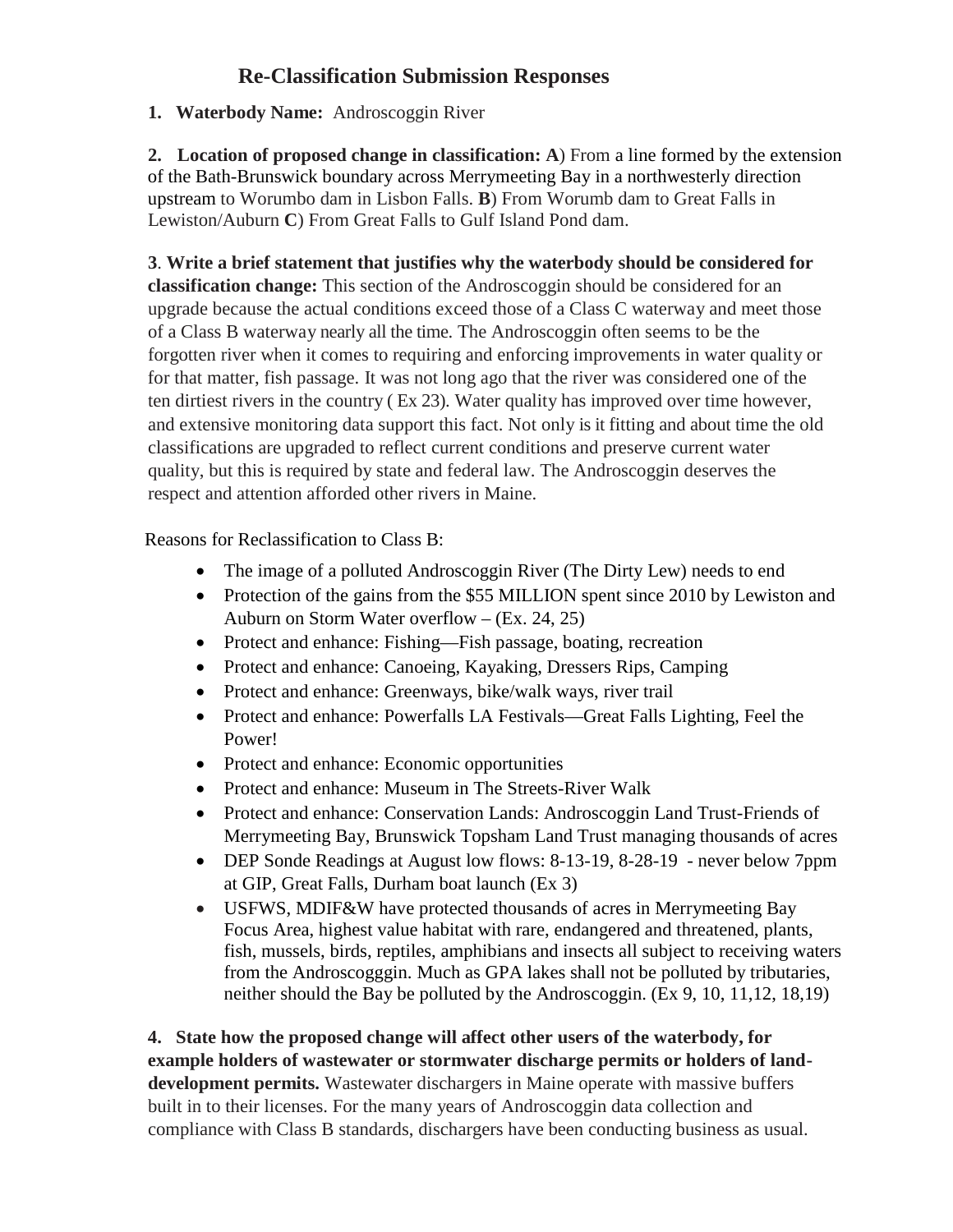We see no adverse effect to current permit holders unless planning to substantially increase their discharges to the river in which case enhanced treatment would be likely. Our monitoring readings, with rare exceptions, meet Class B standards. Exceptions in the recent past have been limited for the most part to occasional sampling dates preceded by heavy rain events (resulting in higher bacteria) or instances of extremely high water temperature (arguably higher than permitted by law).

Elevated coliform bacteria in particular, are indicative of rain events and may reflect stormwater or wastewater discharges as well as general runoff. Combined sewage overflow or CSO events are exempt from classification limits. While under normal conditions these sources appear to be under control and within limits, during high rain events there appears to be room for improvement, as is the case nearly everywhere, at wastewater and stormwater facilities. As noted in Exhibits 24 and 25, Lewiston and Auburn have made substantial and very much appreciated gains in CSO control in recent years.

Maine's Regulations Relating to Temperature (06-096 CMR Chapter 582) 38 M.R.S.A., Sec. 343-A, 464(5) require that discharge of pollutants not raise the temperature of any river and stream above the EPA criteria for indigenous species (23°C maximum and 19 $\rm{^{\circ}C}$  weekly average) or 0.3 $\rm{^{\circ}C}$  (0.5 $\rm{^{\circ}F}$ ) above the temperature that would naturally occur outside a mixing zone established by the Board of Environmental Protection. Pollutant is defined in statute as many things including dirt and heat. For tidal waters, discharge of pollutants may not raise the temperature more than  $4^{\circ}F(2.2^{\circ}C)$  or more than  $1.5^{\circ}F$ (0.8°C) from June 1 to September 1, and may not cause the temperature of any tidal waters to exceed  $85^{\circ}F(29^{\circ}C)$  at any point outside a mixing zone established by the Board of Environmental Protection.

In 2005-2006, the US Supreme Court in SD Warren v Maine BEP 547 U.S. 370 (2006) held that hydropower dams, because they change the nature of the river waters, are dischargers and polluters. Thus, in a dam-created impoundment when waters become heated over the maximums cited above, they violate Maine statute. When in the rare instance DO levels at a few points in the Androscoggin have been just below the Class B standard, it has been in extremely high water temperatures (i.e. 7/21/13 when water temperatures in Androscoggin impoundments were just under 26 degrees and release flows were not increased to compensate for the heat wave). This situation points to a violation of Maine statutes regarding temperature rather than a problem with classification. In other words, Classification standards cannot and should not be applied to illegal conditions.

## **5**. **Provide water quality data, if available (and source of data), that documents the attainment status of the candidate waterbody relative to the designated uses and criteria of the proposed classification.**

See Exhibits 26, 27, 28, 30, 35, 36, 37 and 38. All Androscoggin sites since 2009 are VRMP approved sites. Monitoring is conducted once a month from April or May through October (since 2009 under VRMP protocols and prior to that under the Friends of Casco Bay EPA Quality Assurance Plan). Monitors take measurements of water temperature,